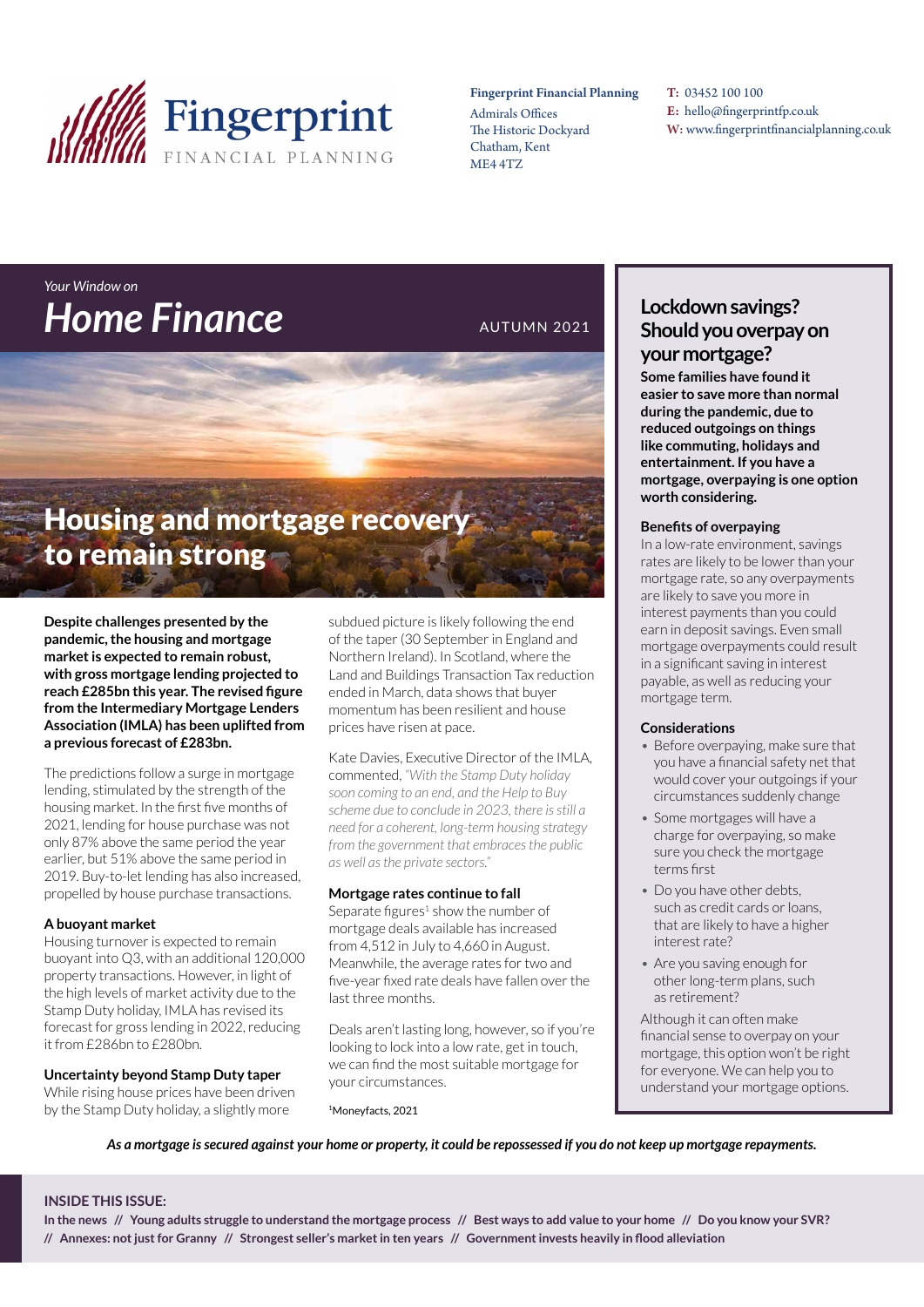

#### **Interest in equity release**

More than half (57%) of homeowners have expressed interest in releasing equity from their property, according to the Equity Release Council. Across all ages, the most popular reason is to boost pension income and savings, followed by paying for care support at home. The total housing equity available to retirees and those approaching retirement rose by £79.1bn2 between Q1 and Q2 2021 due to the increase in house prices.

#### **Homebuyer turnoffs**

Subsidence, Japanese knotweed, overgrown gardens and visible power lines are some of the biggest homebuyer red flags which could knock up to 20% off the value of your home3. Subsidence is the biggest cause for concern, with the potential to reduce the value of a home by £51,000 for the average UK property. Japanese knotweed can knock 15% (£38,000) off the value, unkempt gardens 14% (£36,000) and new power lines 13% (£33,000).

#### **Continuing demand for specialist mortgage options**

In the wake of the pandemic, many borrowers continue to need mortgage options suitable for irregular incomes or financial complications, such as missed payments or credit impairments. According to the latest data<sup>4</sup>, the most searched for criteria include lenders who are willing to consider satisfied repayment defaults, unsecured arrears, borrowers with bankruptcy and those with irregular or contract income.

2Canada Life, 2021, 3Yes Homebuyers, 2021, 4L&G, 2021

# Young adults struggle to understand the mortgage process

**It is hardly a secret that young people face significant barriers on their way to purchasing their first home. Quite apart from prohibitive house prices and stringent affordability criteria, a lack of understanding of how the mortgage process works is also holding them back.** 

According to a survey<sup>5</sup>, 52% of adults aged 18–34 say they have a fairly or very bad understanding of the whole mortgage process, while a similar number (53%) also said they had a fairly or very bad understanding of different types of insurance and when they might need them.

#### **Jargon busting**

The language used to explain financial products and services may be to blame here. A third (33%) and just over a third (37%) of 25 to 34-year-olds and 18 to 24-year-olds, respectively, said they were not very or not at all confident that they'd understand the relevant terminology.

These results suggest that many young adults do not have the knowledge and understanding they need to make sensible and informed decisions about the best mortgage and protection products for their circumstances.

#### **Here to advise**

Not understanding how mortgages work is nothing to be ashamed of – nobody knows everything! That's why we're here. We can guide you through the process from start to finish, explaining everything you need to know in plain English – so please get in touch, whatever your age!

5PaymentShield, 2021



*As a mortgage is secured against your home or property, it could be repossessed if you do not keep up mortgage repayments. Think carefully before securing other debts against your home. Equity released from your home will be secured against it.*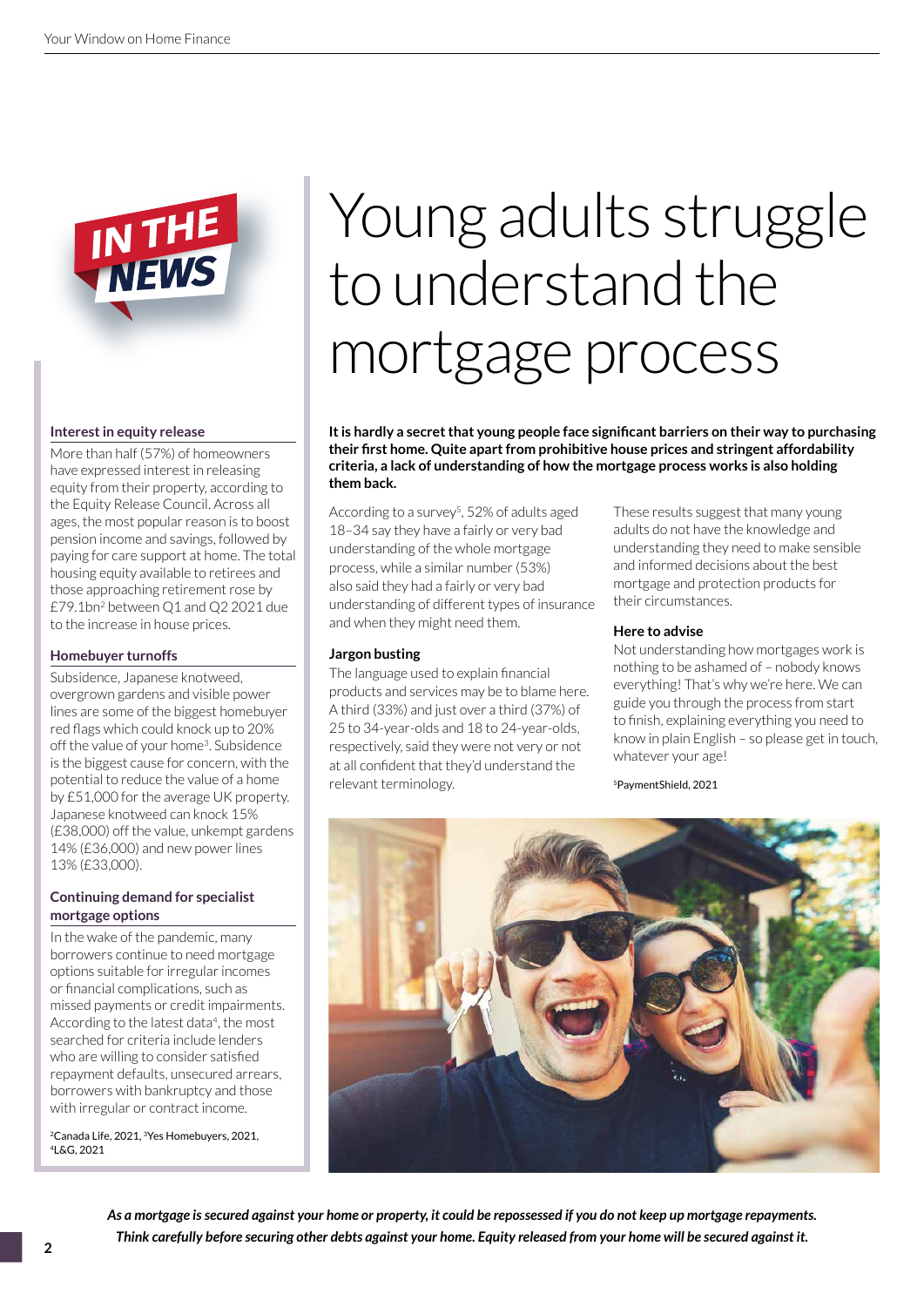

## Best ways to add value to your home

**Several months of double-digit house price growth has benefited homeowners looking to sell. However, if you want to boost the asking price of your home even further, it's important to understand which projects will add the most value once you've factored in the cost of the job itself.**

#### **The most valuable projects**

Loft conversions can add valuable space to a property and, according to research<sup>6</sup>, can also boost a home's value by as much as 20%. Based on an average property price of £255,000, this is an increase of almost £51,000 and once the work costs of around £33,000 are factored in, could leave you more than £17,000 in profit.

For a simpler project, a downstairs toilet can add 5% - or £12,731 – in value. With a cost of £3,000, that's a profit of £9,731. Similarly, a new kitchen could add £14,000 in value and could leave you £6,000 in profit once costs of £8,000 have been factored in.

Other projects that add value once work costs are accounted for include an extensive lick of paint (£4,993), a new boiler or central heating (£2,463), a new roof (£2,393), a conservatory (£2,206), a new bathroom  $(E1, 195)$  and double glazing  $(E1, 389)$ .

#### **What to avoid**

Conversely, homeowners should be wary of projects such as fitting solar panels, as these can add around £1,273 in value, but the average fitting costs £2,727.

Figures for all improvements vary widely according to the size, type and location of property, so it's advisable to get estimates and valuations.

6GetAgent, 2021

*Loft conversions can add valuable space to a property and, according to research, can also boost a home's value by as much as 20%*

#### **Do you know your SVR?**

**As a nation, we aren't great with our financial acronyms and terminology. Life is busy enough, without having to worry whether we know our ERC from our LTV!** 

If you are a mortgage holder, it could be a good time to become familiar with one important acronym worth knowing – SVR or Standard Variable Rate.

You may find that you are automatically switched to an SVR when your existing mortgage deal, whether that be a tracker, fixed rate or discounted mortgage, comes to an end. This could mean you end up paying over the odds, perhaps without even realising, because SVRs rarely offer the most competitive rates and the SVR interest rate is usually linked to a percentage above the bank's base rate, meaning the rate can rise and fall. This makes you more vulnerable to potential interest rate rises in the future.

#### **Cut through the jargon**

In a complex environment, getting good, clear advice can really pay. If you're currently locked into a mortgage deal that has exit charges, you don't have to wait until it has come to an end as we help you find a deal three or six months before your lock-in period finishes. After two Bank of England base rate cuts last year, mortgage rates have remained at record low levels, so it makes sense to see if you can save money by switching to a better rate.

Just in case you were wondering, LTV is 'loan-to-value', and an ERC is an 'early repayment charge.'



*As a mortgage is secured against your home or property, it could be repossessed if you do not keep up mortgage repayments. Think carefully before securing other debts against your home. Equity released from your home will be secured against it.*